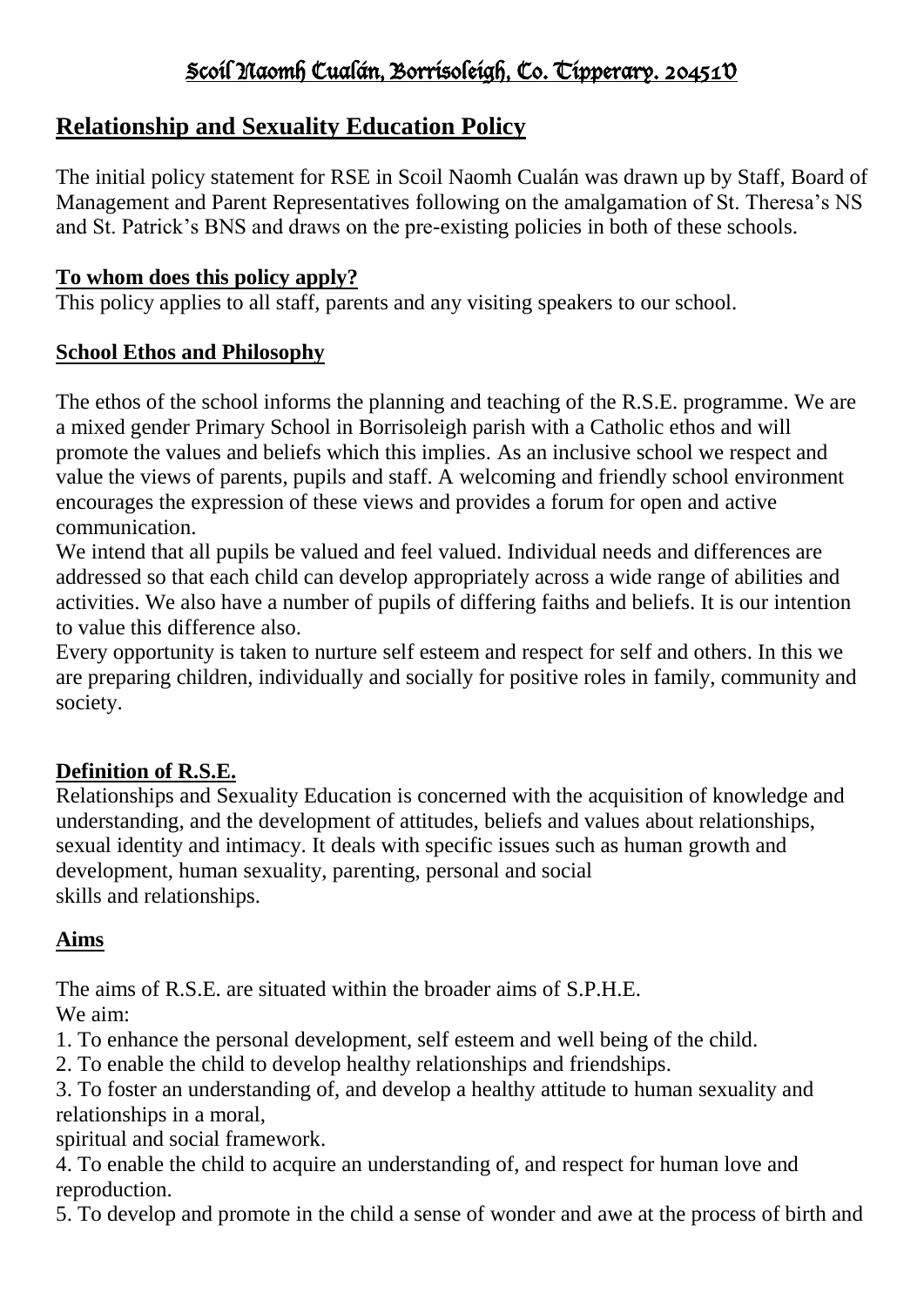new life.

6. To enable the child to be comfortable with his/her own sexuality and that of others while growing and developing.

These are the overall aims of the programme to be met in ways appropriate to the age and stage of development of the children.

#### **Education Programme**

All of the R.S.E. programme, which is now obligatory for all schools, will be delivered within the context of S.P.H.E and will include elements of R.S.E., Stay Safe, Busy Bodies, Walk Tall and Alive-O / Grow in Love programmes.

Sexually Sensitive issues, those issues/areas of R.S.E. that deal with understanding sexuality and the processes of growth, development and reproduction will be covered within the strand units " Taking care of my body" and " Growing and changing".

These issues will furthermore be delivered within the context of a moral and spiritual framework consistent with the values and ethos of our school.

Within this framework pupils begin to clarify their own value systems and develop their moral reasoning ability.

Continuity of language and content will be maintained throughout the school.

#### **Planning / Implementation**

In planning and implementing the R.S.E. programme we will have regard to the following;

a)The child's entitlement to appropriate R.S.E.

b) The rights and responsibilities of parents.

(Parents are acknowledged as the primary educators of their children. The school works in a supportive role.)

c) That materials, information and speakers used as part of the programme conform with policy and ethos.

d) The professional judgement and expertise of teachers.

#### **Implementation**

All content objectives will be covered by the time the children leave 6th class.

One half hour period per week is timetabled in each class for S.P.H.E, R.S.E. will be included as part of the SPHE programme.

Teachers will be encouraged and supported to teach the sensitive issues to their own class. Where in-service training is available for teachers they will be encouraged and supported to avail of this.

Should a teacher not wish to teach sensitive areas of the curriculum, the SPHE coordinator *(where such a post is ratified by DES)* will endeavour to make arrangements to accommodate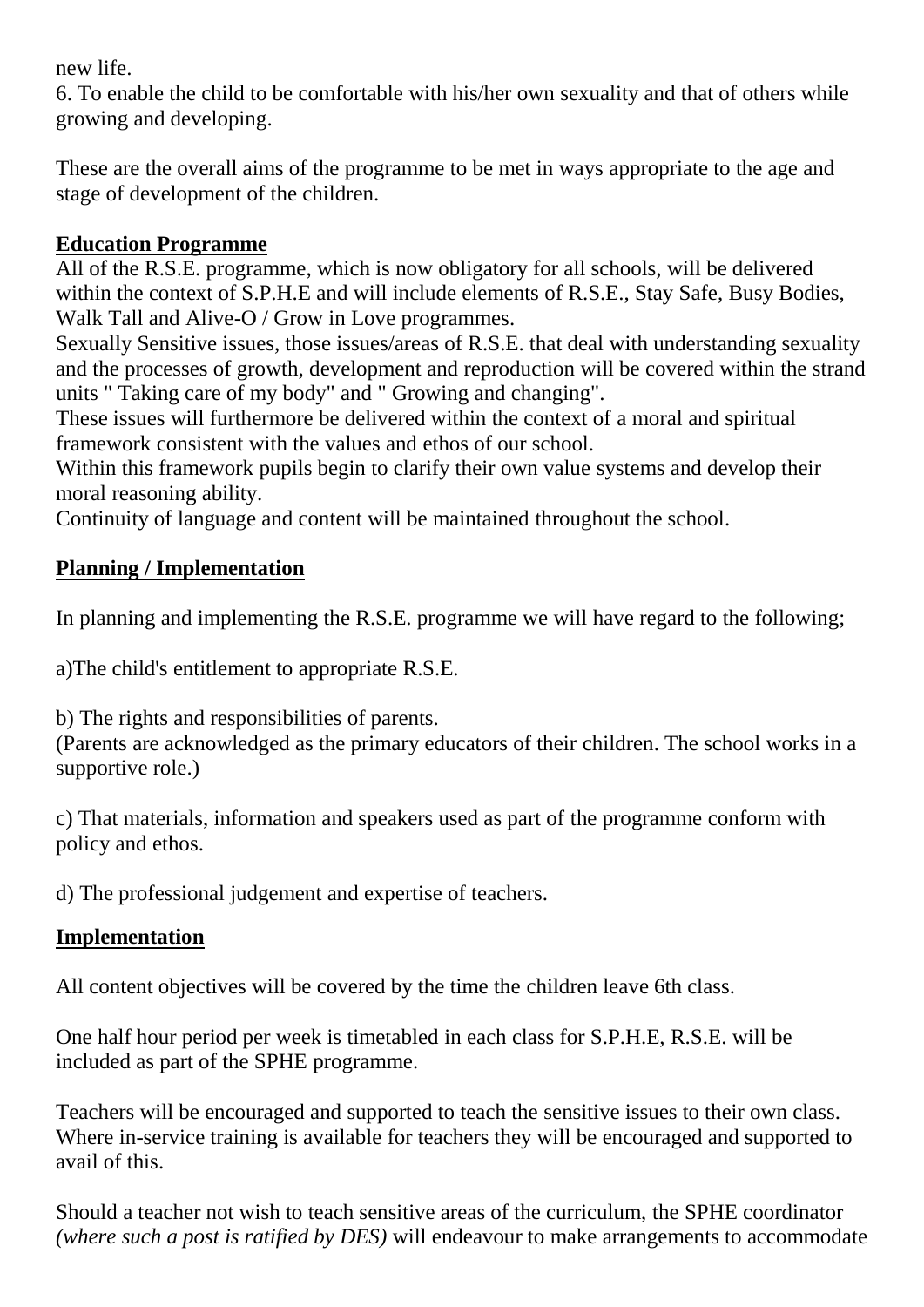this wish.

A suitable speaker e.g. from Accord or other such organisation, may be invited to deliver the contents of the programme to  $5<sup>th</sup>$  / 6th classes. In this event all material taught will be in accordance with prescribed S.P.H.E.programme and school ethos in the presence of a teacher.

Appendix A includes an explanatory letter in relation to the sensitive issues of RSE and an outline of the content for each class level for parents.

#### **Provision for support/ development and review**

There is a need for ongoing support, development and review of R.S.E. policy and programme. This will include:

In-service training for staff. All offers of staff training will be posted on staff notice board and may be discussed at Staff Meetings. The Board of Management may agree to pay subvention towards cost of suitable courses from its training budget. Review at staff meetings and teacher/ parent meetings.

This policy will be due for review in 2018.

All partners will be informed of any amendments necessary after such a review. Parents will be informed about the policy via the school website.

Ratification:

This policy was ratified by the Board of Management on 25/05/2015.

Signed: Chairperson, Board of Management)

Appendix A: Explanatory letter for parents:

*Scoil Naomh Cualan, Borrisoleigh. 20451V*

Dear Parents,

Social, Personal and Health Education (SPHE) has been included in the Primary School Curriculum since 1999. The following is a brief outline of the subject:

*Social, personal and health education provides particular opportunities to foster the personal development, health and well-being of the child and to help him/her to create and maintain supportive relationships and become an active and responsible citizen in society. Through an SPHE programme children can develop a framework of values, attitudes,*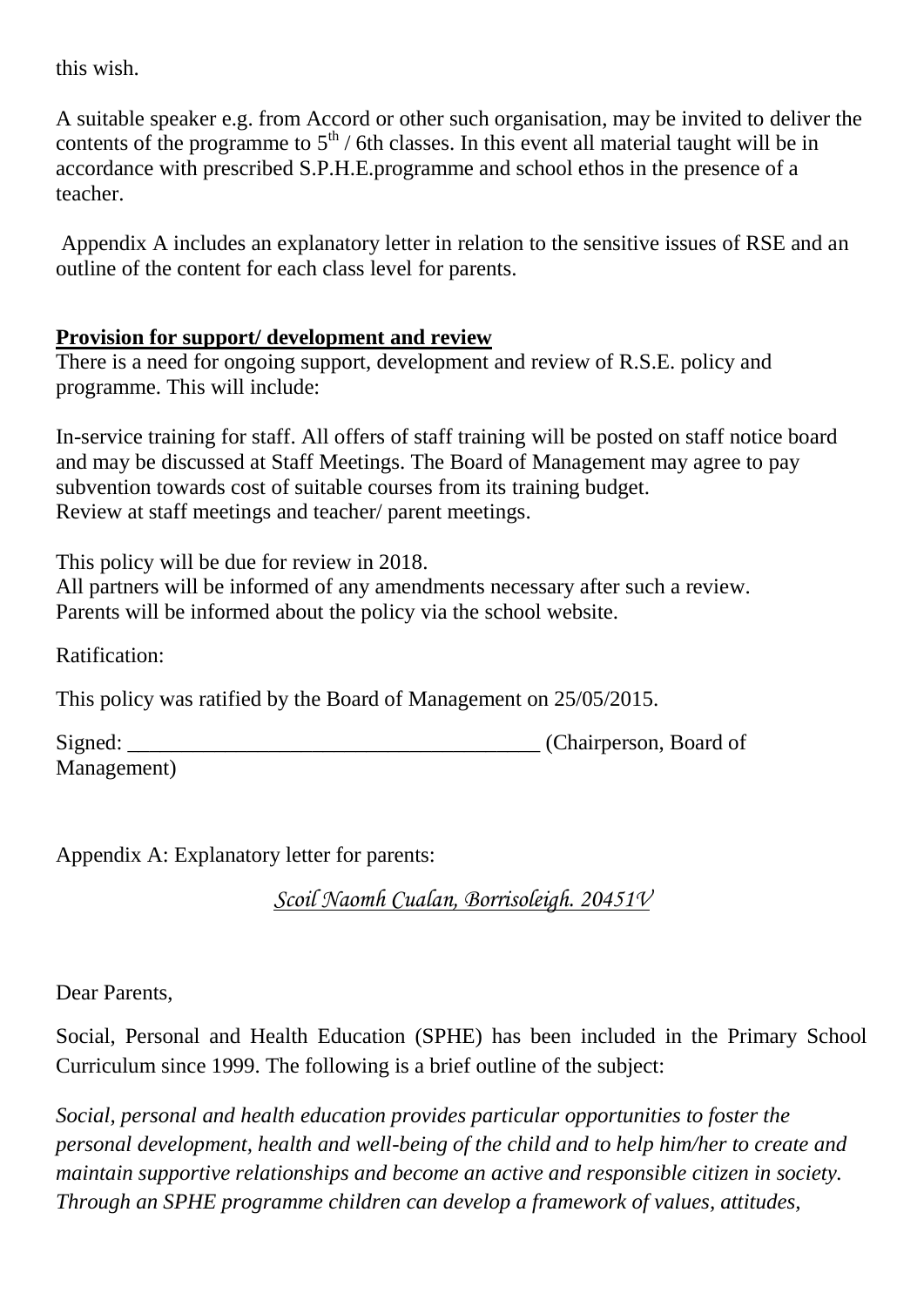*understanding and skills that will inform their actions and decisions in these areas of their lives both now and in the future*

### *Rationale*

*SPHE aims to foster self-worth and self-confidence and places a particular emphasis on developing a sense of personal responsibility for one's own behaviour and actions. SPHE promotes self-awareness and understanding by helping children to name and manage their own feelings, to recognise and appreciate individual abilities, and to cope with change of various kinds. They can learn how to manage their own behaviour and to set and review personal goals within a safe and supportive environment. Such intrapersonal development will increase the child's sense of self-efficacy and help him/her to be more in control of his/her own life.*

### *SPHE in the curriculum*

*The curriculum is structured in such a way as to treat the social, personal and health dimensions of the child's life in an integrated manner. It provides for the development of a broad range of values, attitudes, skills and understanding relevant to the child's health and wellbeing, to other people, and to the society in which he/she lives. This foundation will inform the child's actions, behaviour and decisions in the many situations that he/she may encounter and have to deal with as part of everyday life and living. The curriculum is delineated at four levels -- infant classes, first and second classes, third and fourth classes, and fifth and sixth classes -- and is divided into three strands: Myself, Myself and others, and Myself and the wider world. Each of these strands is further subdivided into a number of strand units or topic areas as follows:*

# *Myself*

- *Self-identity*
- *Taking care of my body*
- *Growing and changing*
- *Safety and protection*

# *Myself and others*

- *Myself and my family*
- *My friends and other people*
- *Relating to others*
- *Making decisions*

# *Myself and the wider world*

- *Developing citizenship*
- *Media education*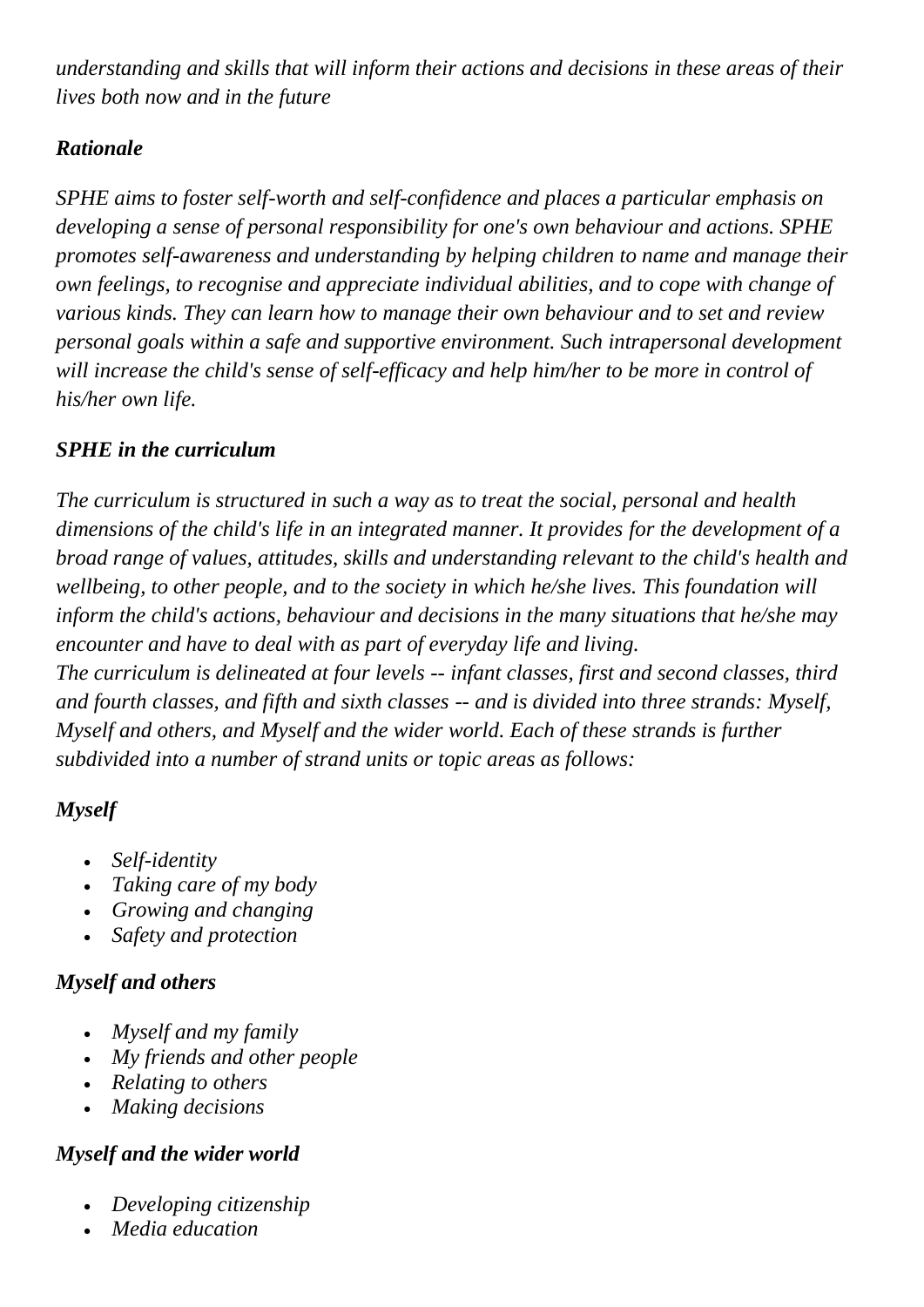The entire contents of the SPHE Curriculum are available to view or download at http://www.**curriculum**online.ie/en/**Primary**\_**School**\_**[Curriculum.](http://www.curriculumonline.ie/en/Primary_School_Curriculum)**

As an integral part of the SPHE programme the Department of Education and Skills (in conjunction with other relevant professionals) has introduced a number of resources which complement and assist in the delivery of SPHE. Among these are:

### **1. Stay Safe Programme:**

Stay Safe is a personal safety skills programme which aims to:-

- give children the skills necessary to enable them to recognise and resist abuse/victimisation.
- teach children that they should always tell an adult about any situation which they find unsafe, upsetting, threatening, dangerous or abusive.
- develop children's self-esteem, assertiveness and self-protective skills(deals with situations which many children may encounter such as getting lost, bullying etc.)

The Stay Safe programme is a joint initiative between the Departments of Health and Education and has been endorsed by all the partners in Education (including The National Parents' Association). Co-operation between parents and teachers is essential to the success of this programme.

The entire programme is available to view or download at www.staysafe.ie

### **2. Relationships and Sexuality Education (RSE)**

This programme has also been endorsed by the partners in Education. Materials are age-appropriate and in line with the Primary School Curriculum. In our previous schools the 'sensitive issues' (which form a very small component of this programme at the senior end of the school) have, on occasion, been dealt with through the provision of an outside speaker. In the past this has been organised for fifth and sixth classes in the latter part of every second year. **Pupils and parents** are invited to attend this meeting together and this arrangement has proven very satisfactory to all concerned.

Alternatively, this component may be taught by a teacher during the school day. In this event, parents will receive an outline of the lessons to be covered in advance and will be notified of the lessons prior to their being taught.

The entire RSE resources are available to download at www.education.ie/en/Schools-Colleges/Information/Curriculum-and-Syllabus/Primary-/Resource-Material-for-Relationship-and-Sexuality-Education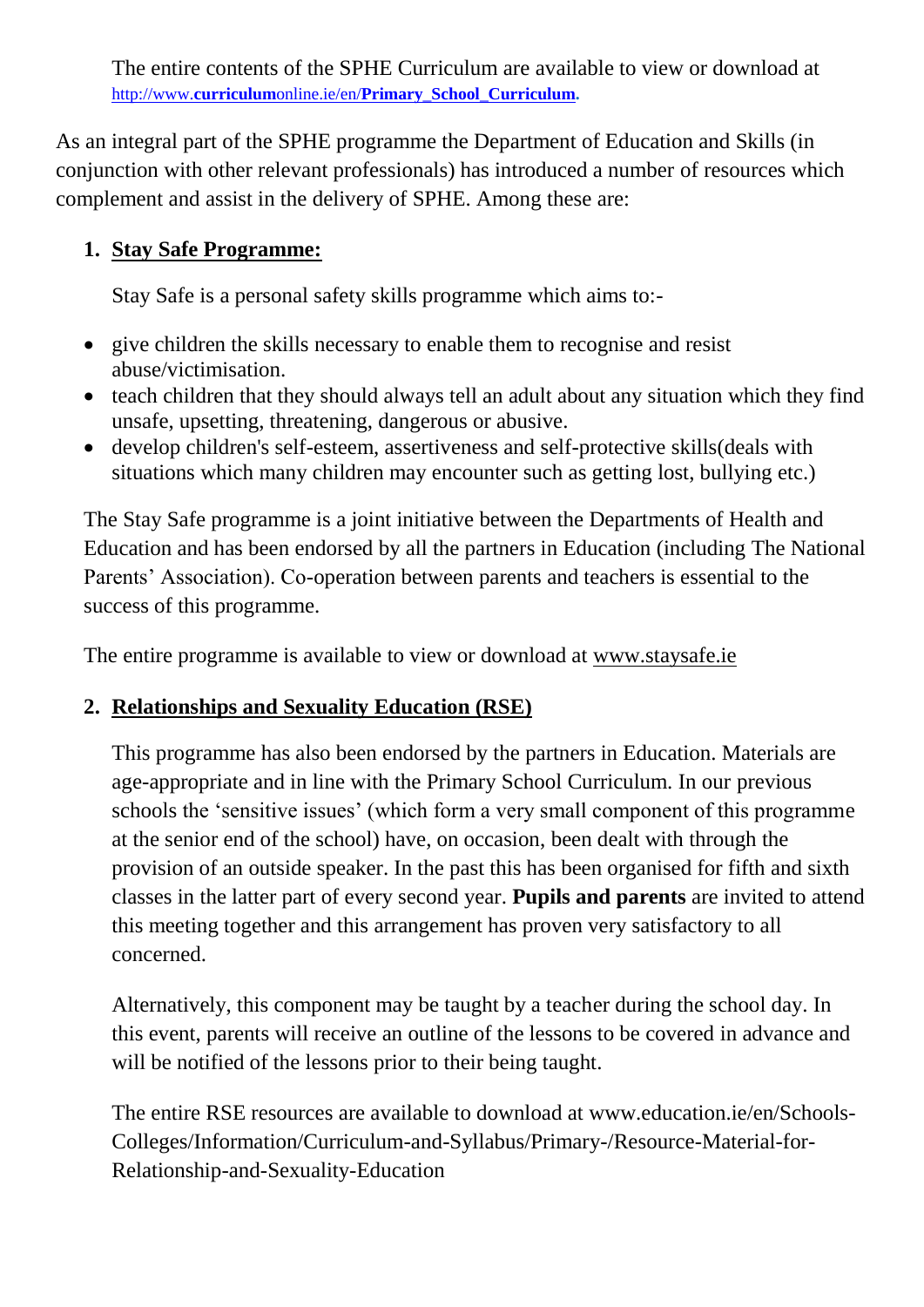### **These programmes are taught in all Irish Primary Schools and are an integral part of our Child Protection Policy which is now legally mandatory for all schools.**

If you have any queries or reservations with regard to either of these programmes or our Child Protection Policy you are very welcome to call to the school to view them or to follow the links given above.

In line with best practice it is recommended that parents/ guardians indicate their consent to and knowledge of participation by their child in both of the above-mentioned programmes. We would appreciate if you would complete the enclosed form and return it to school as soon as possible.

Thank you for your on-going support,

Yours sincerely,

Kay Ryan & Staff.

\_\_\_\_\_\_\_\_\_\_\_\_\_\_\_\_\_\_\_\_\_

# **PARENTAL CONSENT FORM.**

Pupil:  $\Box$ 

I acknowledge that my child will participate in the STAY SAFE programme at his/her appropriate class level.

I acknowledge that my child will participate in the RSE programme at his/her appropriate class level.

Signature of Parent:

Date: